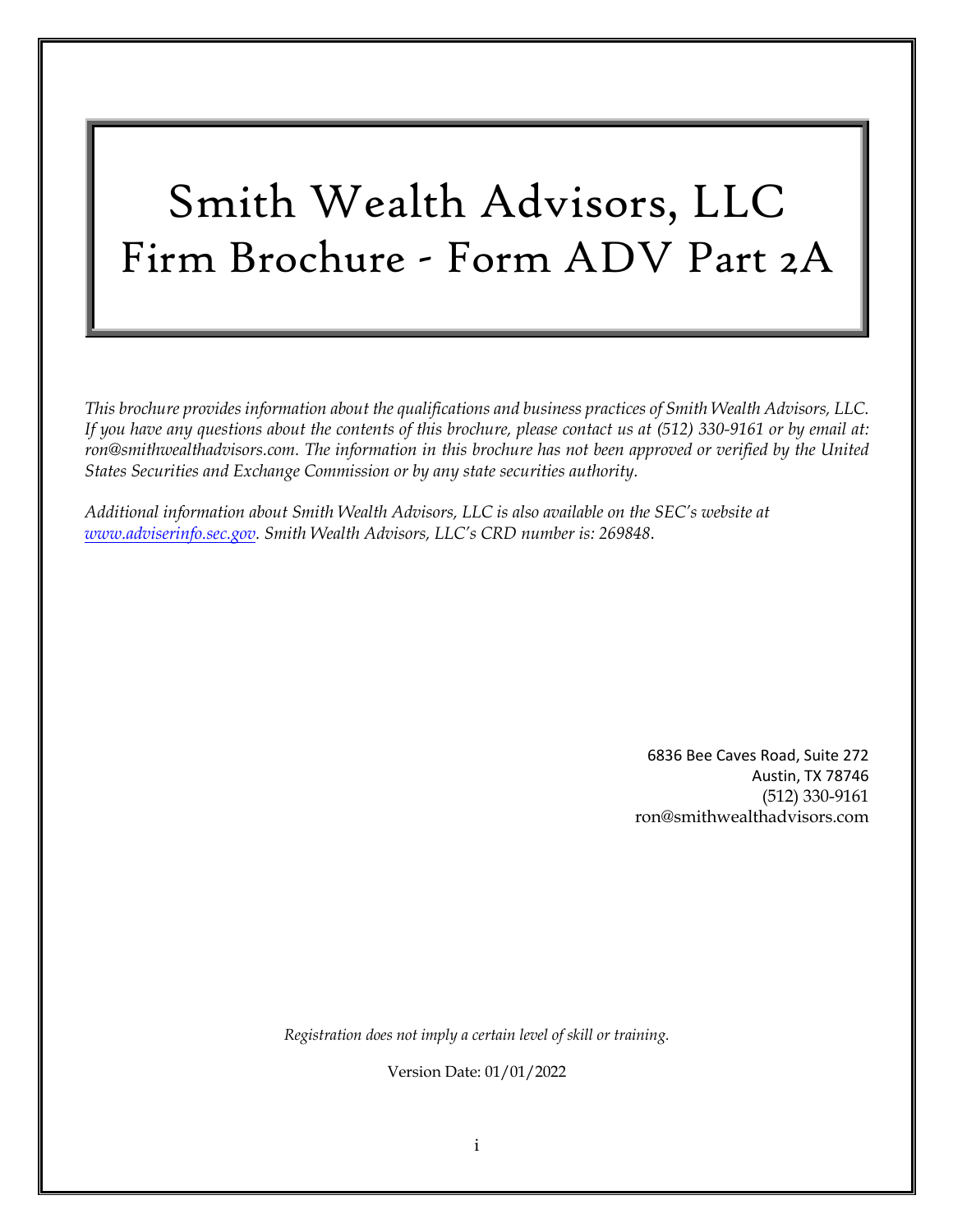# **Item 2: Material Changes**

Material Changes 2022:

There are no material changes for Smith Wealth Advisors, LLC in 2022.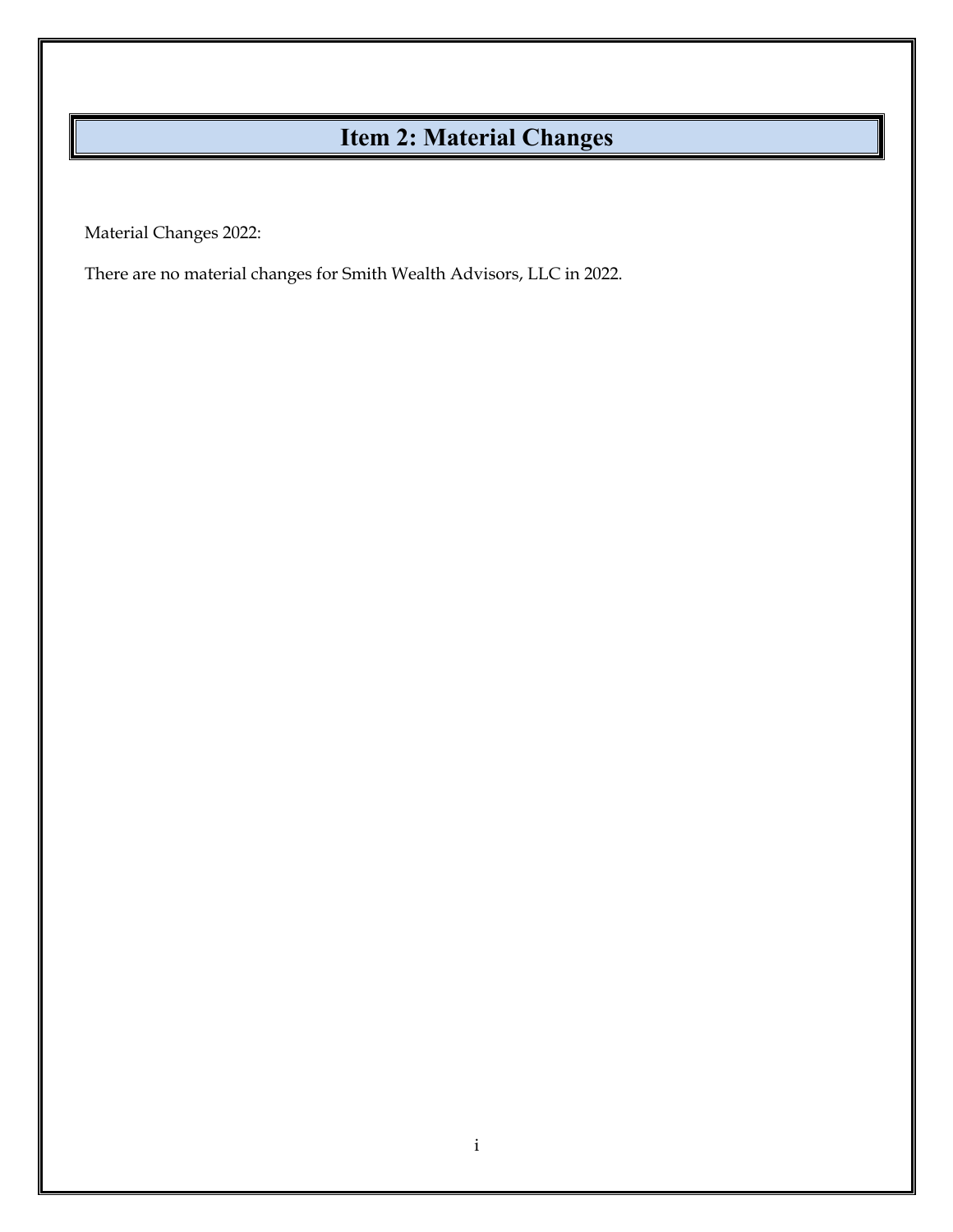# **Item 3: Table of Contents**

|       | Item 1: Cover Page                                                                                       |  |  |  |  |
|-------|----------------------------------------------------------------------------------------------------------|--|--|--|--|
|       |                                                                                                          |  |  |  |  |
|       |                                                                                                          |  |  |  |  |
|       |                                                                                                          |  |  |  |  |
|       |                                                                                                          |  |  |  |  |
|       |                                                                                                          |  |  |  |  |
|       |                                                                                                          |  |  |  |  |
|       |                                                                                                          |  |  |  |  |
|       |                                                                                                          |  |  |  |  |
|       |                                                                                                          |  |  |  |  |
|       |                                                                                                          |  |  |  |  |
|       |                                                                                                          |  |  |  |  |
|       |                                                                                                          |  |  |  |  |
|       |                                                                                                          |  |  |  |  |
|       |                                                                                                          |  |  |  |  |
|       |                                                                                                          |  |  |  |  |
|       |                                                                                                          |  |  |  |  |
|       |                                                                                                          |  |  |  |  |
| А.    |                                                                                                          |  |  |  |  |
| В.    |                                                                                                          |  |  |  |  |
| C.    |                                                                                                          |  |  |  |  |
|       |                                                                                                          |  |  |  |  |
| А.    |                                                                                                          |  |  |  |  |
| В.    |                                                                                                          |  |  |  |  |
| $C$ . |                                                                                                          |  |  |  |  |
|       |                                                                                                          |  |  |  |  |
| А.    |                                                                                                          |  |  |  |  |
| В.    | Registration as a Futures Commission Merchant, Commodity Pool Operator, or a Commodity Trading Advisor 9 |  |  |  |  |
| C.    |                                                                                                          |  |  |  |  |
| D.    |                                                                                                          |  |  |  |  |
|       |                                                                                                          |  |  |  |  |
| А.    |                                                                                                          |  |  |  |  |
| В.    |                                                                                                          |  |  |  |  |
| C.    |                                                                                                          |  |  |  |  |
| D.    |                                                                                                          |  |  |  |  |
|       |                                                                                                          |  |  |  |  |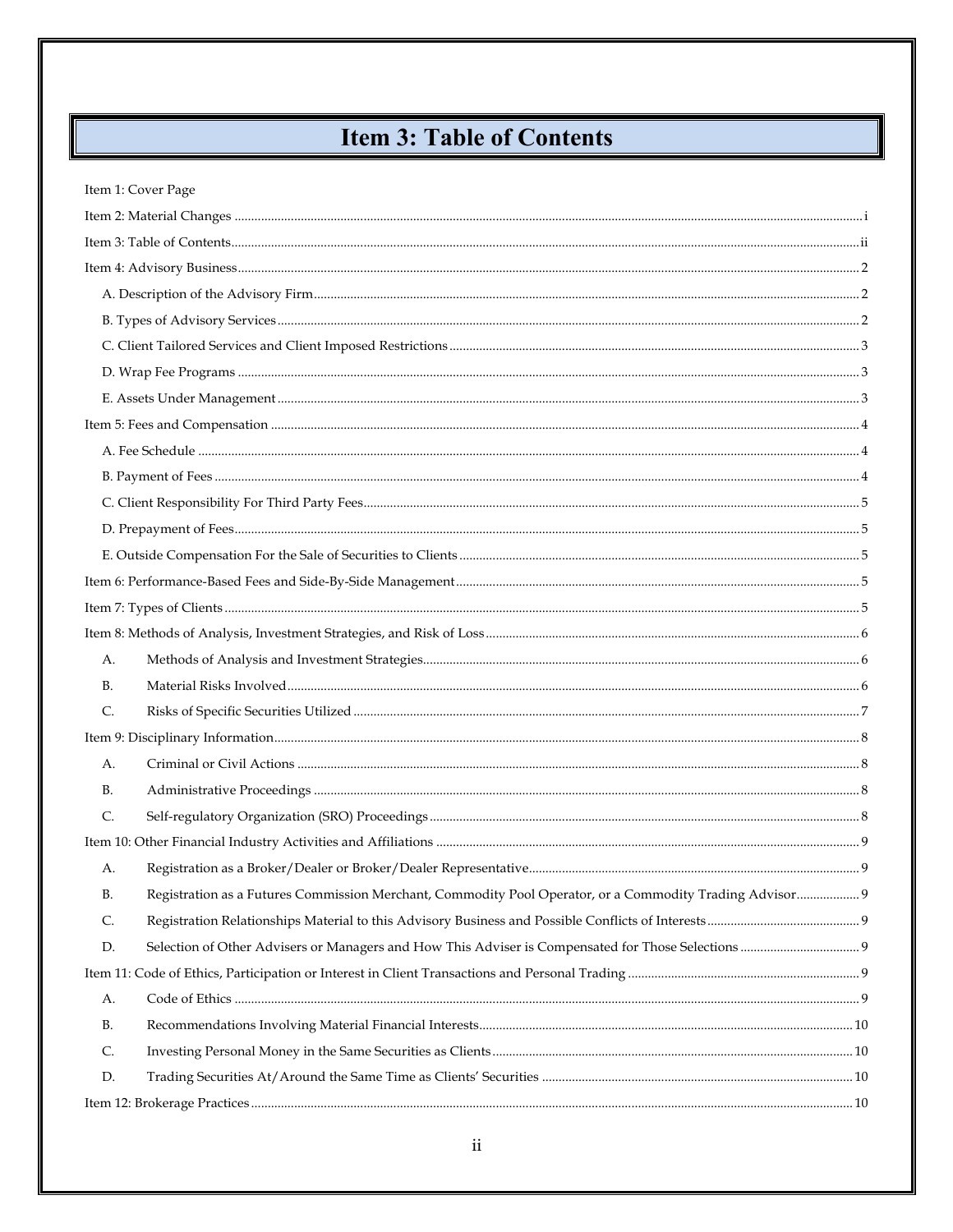| A.             |                                                                                                                       |  |
|----------------|-----------------------------------------------------------------------------------------------------------------------|--|
| 1.             |                                                                                                                       |  |
| 2.             |                                                                                                                       |  |
| 3.             |                                                                                                                       |  |
| <b>B.</b>      |                                                                                                                       |  |
|                |                                                                                                                       |  |
| A.             |                                                                                                                       |  |
| B <sub>r</sub> |                                                                                                                       |  |
| C.             |                                                                                                                       |  |
|                |                                                                                                                       |  |
| A.             | Economic Benefits Provided by Third Parties for Advice Rendered to Clients (Includes Sales Awards or Other Prizes) 12 |  |
| B <sub>1</sub> |                                                                                                                       |  |
|                |                                                                                                                       |  |
|                |                                                                                                                       |  |
|                |                                                                                                                       |  |
|                |                                                                                                                       |  |
| A.             |                                                                                                                       |  |
| <b>B.</b>      | Financial Conditions Reasonably Likely to Impair Ability to Meet Contractual Commitments to Clients  13               |  |
| C.             |                                                                                                                       |  |
|                |                                                                                                                       |  |
| A.             | Principal Executive Officers and Management Persons; Their Formal Education and Business Background  14               |  |
| <b>B.</b>      | Other Businesses in Which This Advisory Firm or its Personnel are Engaged and Time Spent on Those (If Any)  14        |  |
| C.             |                                                                                                                       |  |
| D.             |                                                                                                                       |  |
| Ε.             |                                                                                                                       |  |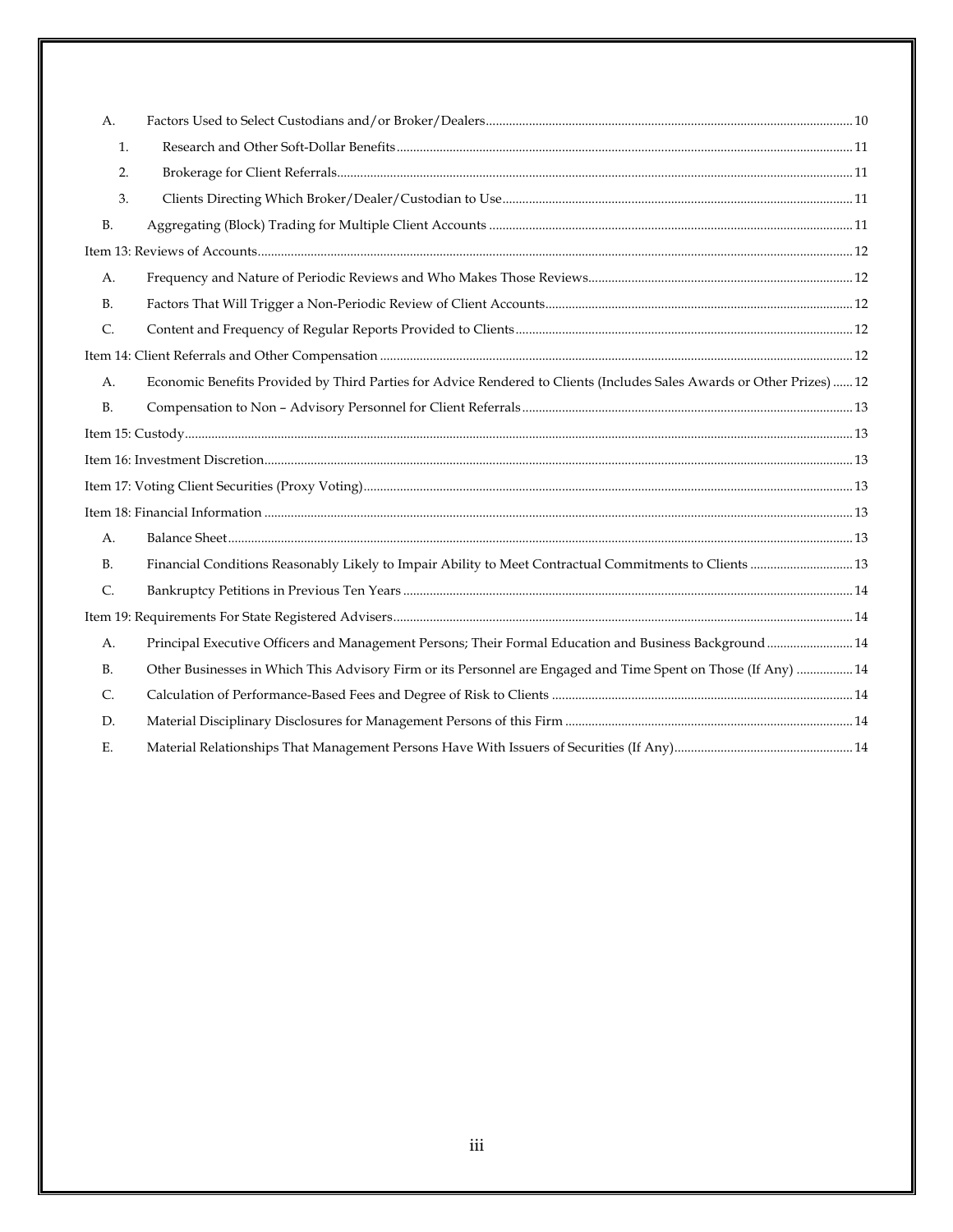## **Item 4: Advisory Business**

#### **A. Description of the Advisory Firm**

Smith Wealth Advisors, LLC (hereinafter "SWA") is a Limited Liability Company organized in the State of Texas.

The firm was formed in May 2015, and the principal owner is Ronald D Smith.

#### **B. Types of Advisory Services**

#### *Portfolio Management Services*

SWA offers ongoing portfolio management services based on the individual goals, objectives, time horizon, and risk tolerance of each client. SWA creates an Investment Policy Statement for each client, which outlines the client's current situation (income, tax levels, and risk tolerance levels). Portfolio management services include, but are not limited to, the following:

|  | Investment strategy |  | Personal investment policy |
|--|---------------------|--|----------------------------|
|--|---------------------|--|----------------------------|

- Asset allocation Asset selection
- 
- - Risk tolerance Regular portfolio monitoring

SWA evaluates the current investments of each client with respect to their risk tolerance levels and time horizon. SWA will request discretionary authority from clients in order to select securities and execute transactions without permission from the client prior to each transaction. Risk tolerance levels are documented in the Investment Policy Statement, which is given to each client.

SWA seeks to provide that investment decisions are made in accordance with the fiduciary duties owed to its accounts and without consideration of SWA's economic, investment or other financial interests. To meet its fiduciary obligations, SWA attempts to avoid, among other things, investment or trading practices that systematically advantage or disadvantage certain client portfolios, and accordingly, SWA's policy is to seek fair and equitable allocation of investment opportunities/transactions among its clients to avoid favoring one client over another over time. It is SWA's policy to allocate investment opportunities and transactions it identifies as being appropriate and prudent among its clients on a fair and equitable basis over time.

#### *Financial Planning*

Financial plans and financial planning may include, but are not limited to: investment planning; life insurance; tax concerns; retirement planning; college planning; and debt/credit planning.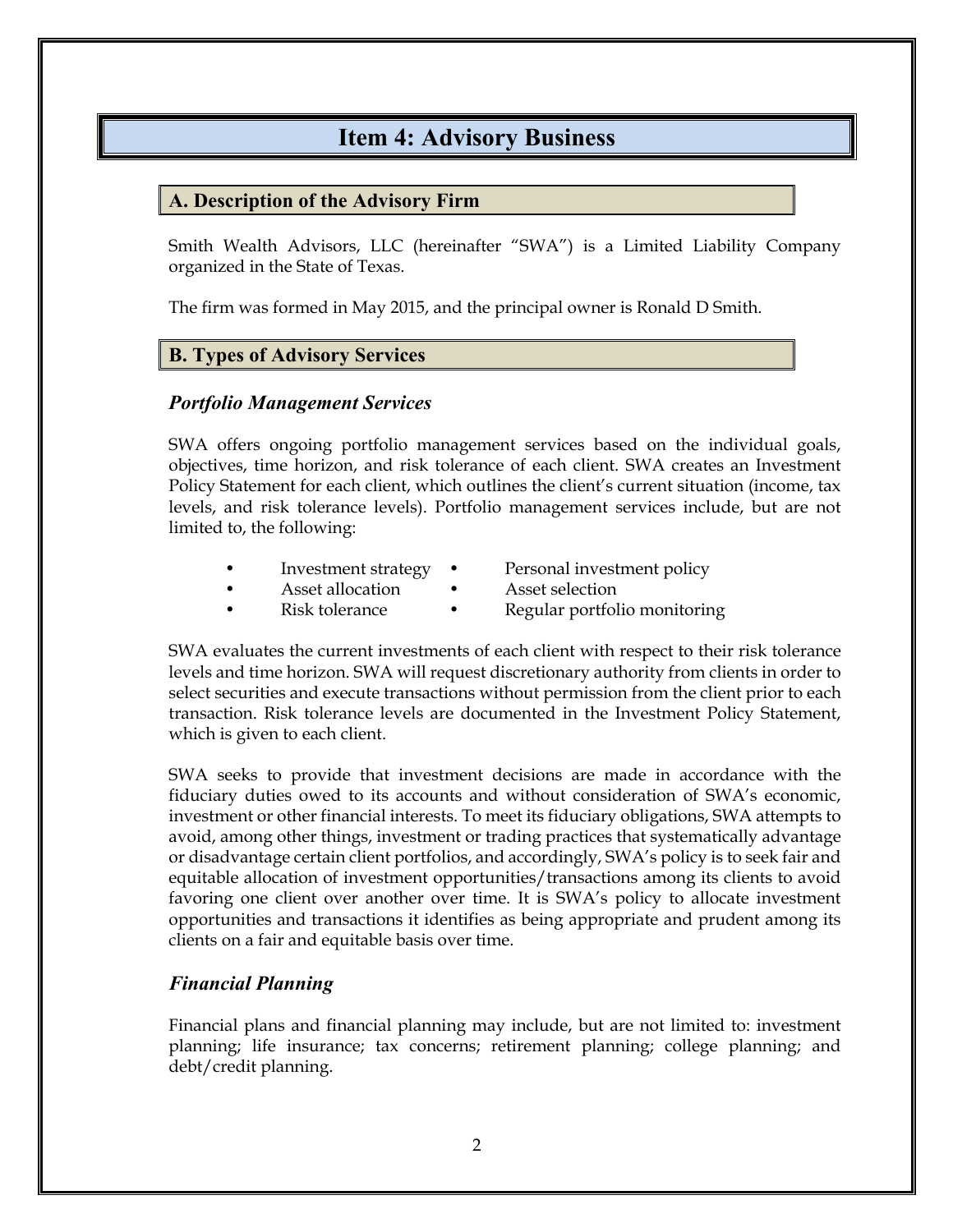#### Services Limited to Specific Types of Investments

SWA generally limits its investment advice to mutual funds, fixed income securities, real estate funds, insurance products including annuities, equities, ETFs (including ETFs in the gold and precious metal sectors), treasury inflation protected/inflation linked bonds and non-U.S. securities. SWA may use other securities as well to help diversify a portfolio when applicable.

#### **C. Client Tailored Services and Client Imposed Restrictions**

SWA offers the same suite of services to all of its clients. However, specific client investment strategies and their implementation are dependent upon the client Investment Policy Statement which outlines each client's current situation (income, tax levels, and risk tolerance levels). Clients may impose restrictions in investing in certain securities or types of securities in accordance with their values or beliefs. However, if the restrictions prevent SWA from properly servicing the client account, or if the restrictions would require SWA to deviate from its standard suite of services, SWA reserves the right to end the relationship.

#### **D. Wrap Fee Programs**

A wrap fee program is an investment program where the investor pays one stated fee that includes management fees, transaction costs, fund expenses, and other administrative fees. SWA does not participate in any wrap fee programs.

#### **E. Assets Under Management**

SWA has the following assets under management:

| <b>Discretionary Amounts:</b> | <b>Non-discretionary Amounts:</b> | Date Calculated: |
|-------------------------------|-----------------------------------|------------------|
| <b>SO</b>                     | $\$\,43,250,000.00$               | January 2022     |

## **Item 5: Fees and Compensation**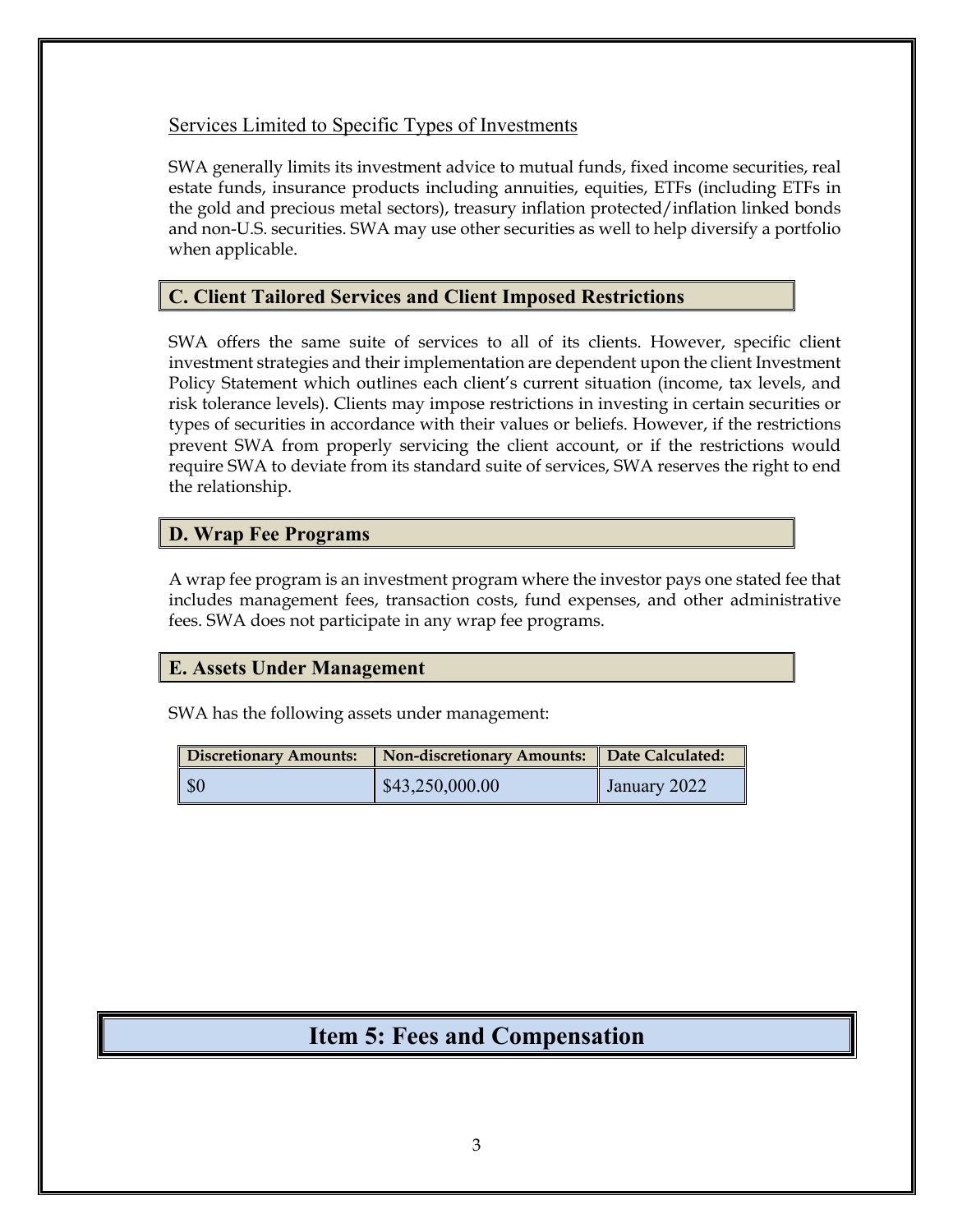#### **A. Fee Schedule**

#### *Asset-Based Fees for Portfolio Management*

SWA assets under management fee will not exceed 1.75% in any one given year. Exact fee to be negotiated on a client case by case basis. Clients may terminate the agreement without penalty for a full refund of SWA's fees within five business days of signing the Investment Advisory Contract. Thereafter, clients may terminate the Investment Advisory Contract generally with 30 days' written notice.

SWA uses an average of the daily balance in the client's account throughout the billing period, after taking into account deposits and withdrawals, for purposes of determining the market value of the assets upon which the advisory fee is based.

#### *Financial Planning Fees*

Clients may terminate the agreement without penalty for a full refund of SWA's fees within five business days of signing the Financial Planning Agreement. Thereafter, clients may terminate the Financial Planning Agreement generally upon written notice.

#### *Fixed Fees*

The fixed rate for creating client financial plans is between \$1,000 and \$20,000. Fees are charged 100% in advance, or 50% in advance and 50% upon completion, but never more than six months in advance.

#### **B. Payment of Fees**

#### *Payment of Asset-Based Portfolio Management Fees*

Asset-based portfolio management fees are withdrawn directly from the client's accounts with client's written authorization on a monthly basis or quarterly basis. Fees are paid in arrears.

#### *Payment of Financial Planning Fees*

Financial planning fees are paid via check and wire.

Fixed financial planning fees are paid 100% in advance, or 50% in advance and 50% upon completion, but never more than six months in advance.

#### **C. Client Responsibility For Third Party Fees**

Clients are responsible for the payment of all third-party fees (i.e. custodian fees, brokerage fees, mutual fund fees, transaction fees, etc.). Those fees are separate and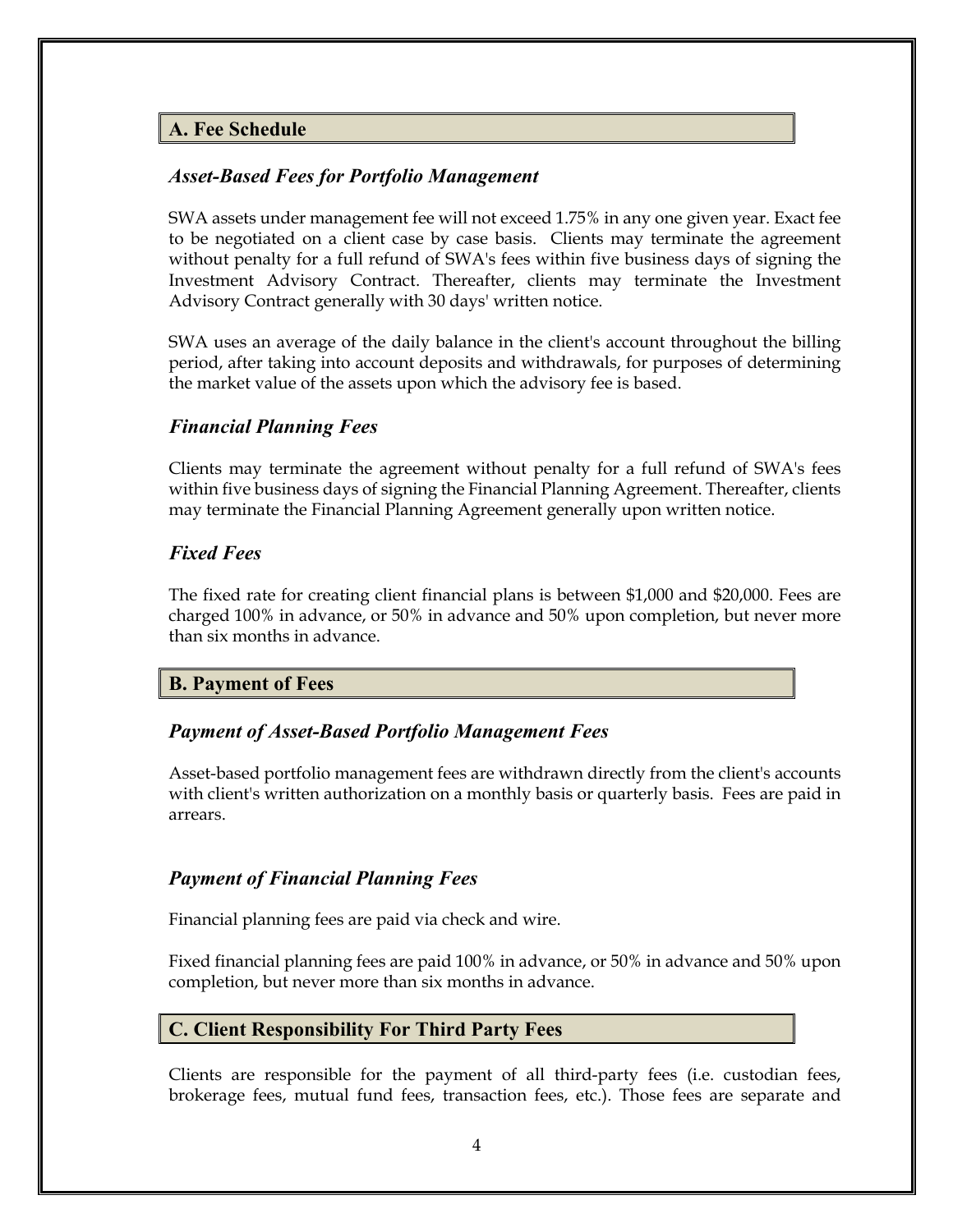distinct from the fees and expenses charged by SWA. Please see Item 12 of this brochure regarding broker-dealer/custodian.

#### **D. Prepayment of Fees**

SWA collects certain fees in advance and certain fees in arrears, as indicated above. Refunds for fees paid in advance will be returned within fourteen days to the client via check, or return deposit back into the client's account.

Fixed fees that are collected in advance will be refunded based on the prorated amount of work completed at the point of termination.

#### **E. Outside Compensation For the Sale of Securities to Clients**

Neither SWA nor its supervised persons accept any compensation for the sale of securities or other investment products, including asset-based sales charges or service fees from the sale of mutual funds.

## **Item 6: Performance-Based Fees and Side-By-Side Management**

SWA does not accept performance-based fees or other fees based on a share of capital gains on or capital appreciation of the assets of a client.

# **Item 7: Types of Clients**

SWA generally provides advisory services to the following types of clients:

- $\triangle$  Individuals
- $\div$  High-Net-Worth Individuals
- v Corporations or Business Entities

#### *Minimum Account Size for Portfolio Management*

There is an account minimum of \$1,000, which may be waived by SWA in its discretion.

# **Item 8: Methods of Analysis, Investment Strategies, and Risk of Loss**

**A. Methods of Analysis and Investment Strategies**

*Methods of Analysis*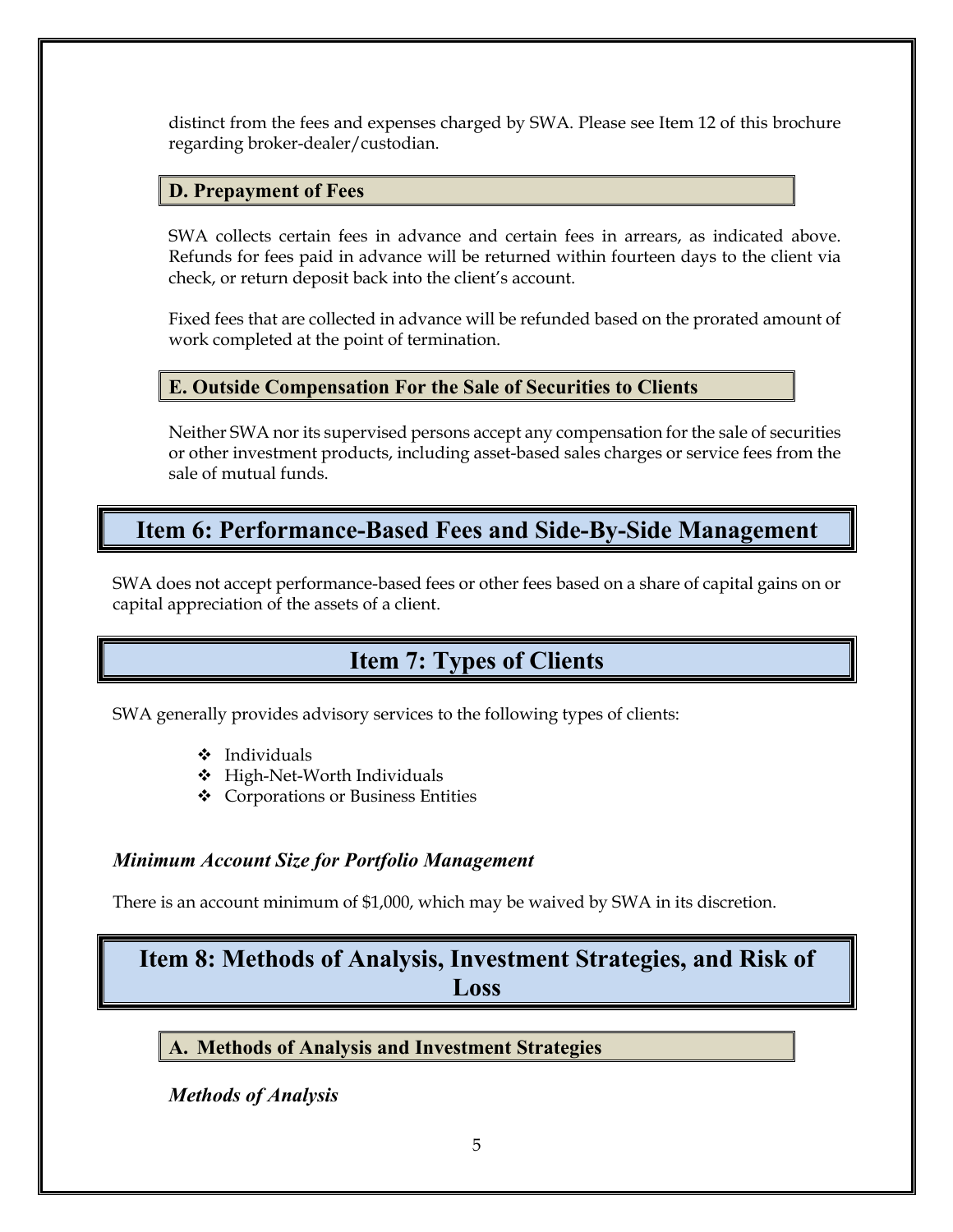SWA's methods of analysis include fundamental analysis.

**Fundamental analysis** involves the analysis of financial statements, the general financial health of companies, and/or the analysis of management or competitive advantages.

#### *Investment Strategies*

SWA uses long term trading.

**Investing in securities involves a risk of loss that you, as a client, should be prepared to bear.**

#### **B. Material Risks Involved**

#### *Methods of Analysis*

**Fundamental analysis** concentrates on factors that determine a company's value and expected future earnings. This strategy would normally encourage equity purchases in stocks that are undervalued or priced below their perceived value. The risk assumed is that the market will fail to reach expectations of perceived value.

#### *Investment Strategies*

**Long term trading** is designed to capture market rates of both return and risk. Due to its nature, the long-term investment strategy can expose clients to various types of risk that will typically surface at various intervals during the time the client owns the investments. These risks include but are not limited to inflation (purchasing power) risk, interest rate risk, economic risk, market risk, and political/regulatory risk.

#### **Investing in securities involves a risk of loss that you, as a client, should be prepared to bear.**

#### **C. Risks of Specific Securities Utilized**

Clients should be aware that there is a material risk of loss using any investment strategy. The investment types listed below (leaving aside Treasury Inflation Protected/Inflation Linked Bonds) are not guaranteed or insured by the FDIC or any other government agency.

**Mutual Funds:** Investing in mutual funds carries the risk of capital loss and thus you may lose money investing in mutual funds. All mutual funds have costs that lower investment returns. The funds can be of bond "fixed income" nature (lower risk) or stock "equity" nature.

**Equity** investment generally refers to buying shares of stocks in return for receiving a future payment of dividends and/or capital gains if the value of the stock increases. The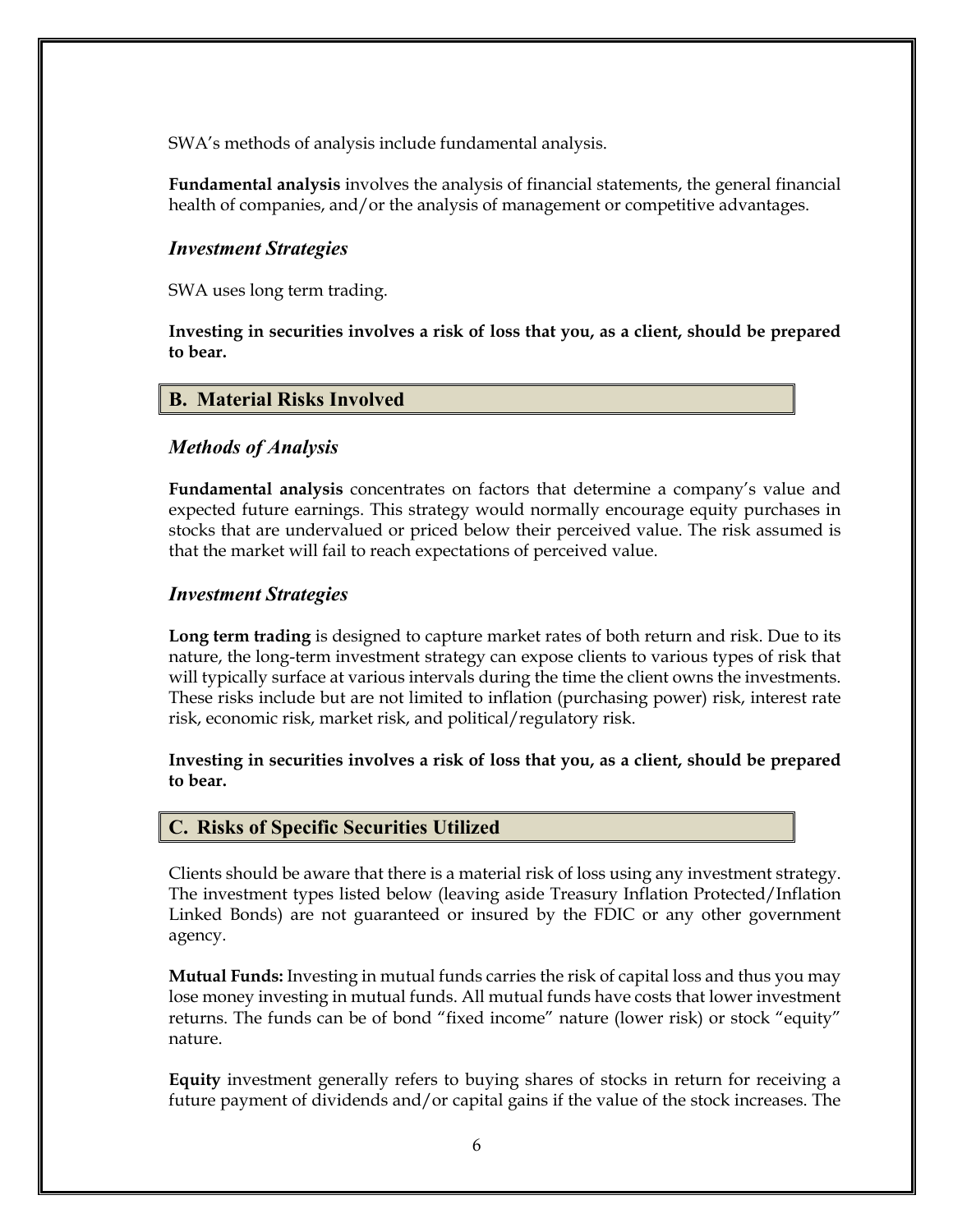value of equity securities may fluctuate in response to specific situations for each company, industry conditions and the general economic environments.

**Fixed income** investments generally pay a return on a fixed schedule, though the amount of the payments can vary. This type of investment can include corporate and government debt securities, leveraged loans, high yield, and investment grade debt and structured products, such as mortgage and other asset-backed securities, although individual bonds may be the best-known type of fixed income security. In general, the fixed income market is volatile and fixed income securities carry interest rate risk. (As interest rates rise, bond prices usually fall, and vice versa. This effect is usually more pronounced for longer-term securities.) Fixed income securities also carry inflation risk, liquidity risk, call risk, and credit and default risks for both issuers and counterparties. The risk of default on treasury inflation protected/inflation linked bonds is dependent upon the U.S. Treasury defaulting (extremely unlikely); however, they carry a potential risk of losing share price value, albeit rather minimal. Risks of investing in foreign fixed income securities also include the general risk of non-U.S. investing described below.

**Exchange Traded Funds (ETFs):** An ETF is an investment fund traded on stock exchanges, similar to stocks. Investing in ETFs carries the risk of capital loss (sometimes up to a 100% loss in the case of a stock holding bankruptcy). Areas of concern include the lack of transparency in products and increasing complexity, conflicts of interest and the possibility of inadequate regulatory compliance. Precious Metal ETFs (e.g., Gold, Silver, or Palladium Bullion backed "electronic shares" not physical metal) specifically may be negatively impacted by several unique factors, among them (1) large sales by the official sector which own a significant portion of aggregate world holdings in gold and other precious metals, (2) a significant increase in hedging activities by producers of gold or other precious metals, (3) a significant change in the attitude of speculators and investors.

**Real Estate** funds (including REITs) face several kinds of risk that are inherent in the real estate sector, which historically has experienced significant fluctuations and cycles in performance. Revenues and cash flows may be adversely affected by: changes in local real estate market conditions due to changes in national or local economic conditions or changes in local property market characteristics; competition from other properties offering the same or similar services; changes in interest rates and in the state of the debt and equity credit markets; the ongoing need for capital improvements; changes in real estate tax rates and other operating expenses; adverse changes in governmental rules and fiscal policies; adverse changes in zoning laws; the impact of present or future environmental legislation and compliance with environmental laws.

**Annuities** are a retirement product for those who may have the ability to pay a premium now and want to guarantee they receive certain monthly payments or a return on investment later in the future. Annuities are contracts issued by a life insurance company designed to meet requirement or other long-term goals. An annuity is not a life insurance policy. Variable annuities are designed to be long-term investments, to meet retirement and other long-range goals. Variable annuities are not suitable for meeting short-term goals because substantial taxes and insurance company charges may apply if you withdraw your money early. Variable annuities also involve investment risks, just as mutual funds do.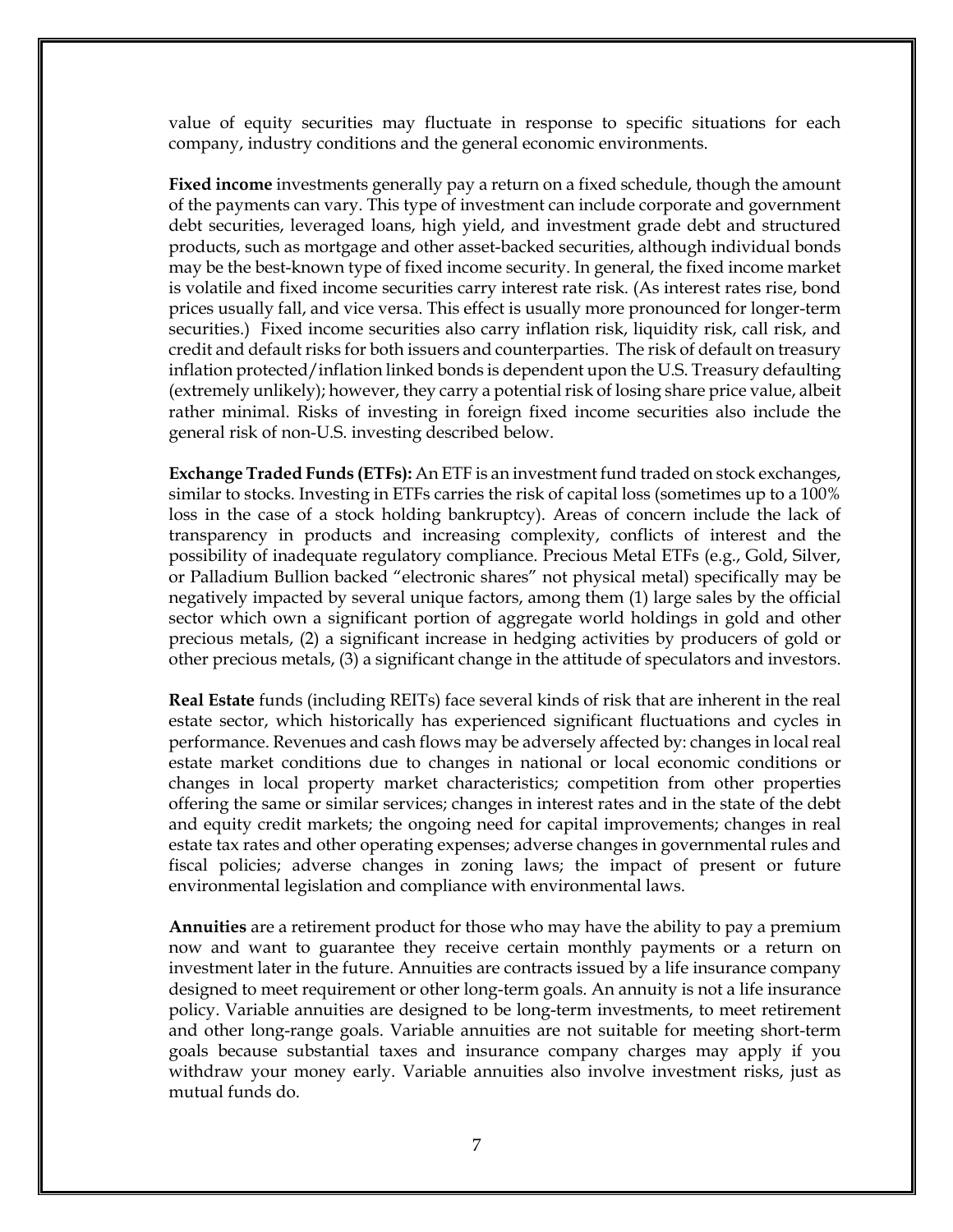**Non-U.S. securities** present certain risks such as currency fluctuation, political and economic change, social unrest, changes in government regulation, differences in accounting and the lesser degree of accurate public information available.

**Past performance is not indicative of future results. Investing in securities involves a risk of loss that you, as a client, should be prepared to bear.**

## **Item 9: Disciplinary Information**

#### **A. Criminal or Civil Actions**

There are no criminal or civil actions to report.

**B. Administrative Proceedings**

There are no administrative proceedings to report.

**C. Self-regulatory Organization (SRO) Proceedings**

There are no self-regulatory organization proceedings to report.

# **Item 10: Other Financial Industry Activities and Affiliations**

#### **A. Registration as a Broker/Dealer or Broker/Dealer Representative**

Neither SWA nor its representatives are registered as, or have pending applications to become, a broker/dealer or a representative of a broker/dealer.

#### **B. Registration as a Futures Commission Merchant, Commodity Pool Operator, or a Commodity Trading Advisor**

Neither SWA nor its representatives are registered as or have pending applications to become either a Futures Commission Merchant, Commodity Pool Operator, or Commodity Trading Advisor or an associated person of the foregoing entities.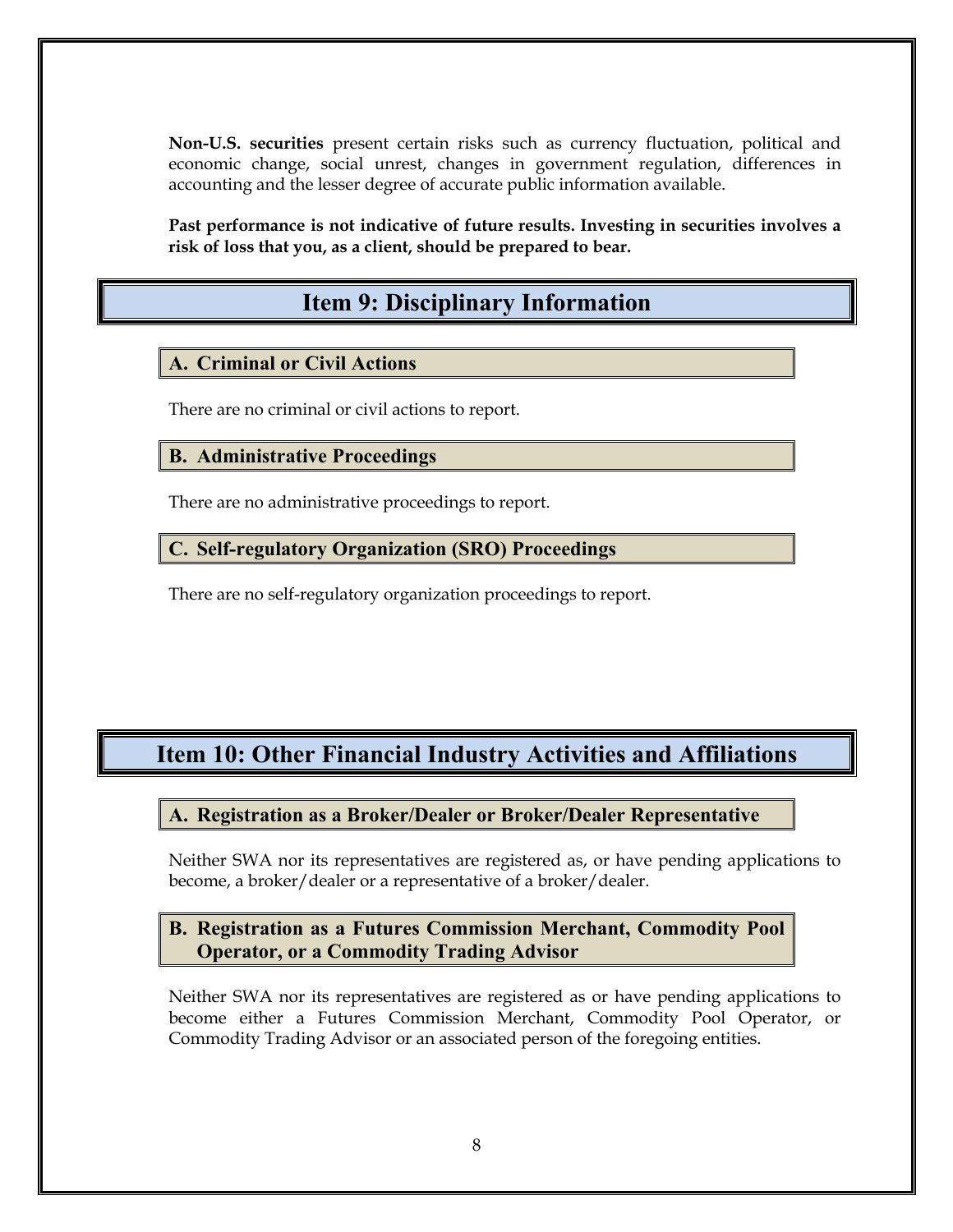#### **C. Registration Relationships Material to this Advisory Business and Possible Conflicts of Interests**

SWA employees are independent licensed insurance agent, and from time to time, will offer clients advice or products from those activities. Clients should be aware that these services pay a commission or other compensation and involve a conflict of interest, as commissionable products conflict with the fiduciary duties of a registered investment adviser. SWA always acts in the best interest of the client; including the sale of commissionable products to advisory clients. Clients are in no way required to utilize the services of any representative of SWA in connection with such individual's activities outside of SWA.

#### **D. Selection of Other Advisers or Managers and How This Adviser is Compensated for Those Selections**

SWA does not utilize nor select third-party investment advisers. All assets are managed by SWA management.

# **Item 11: Code of Ethics, Participation or Interest in Client Transactions and Personal Trading**

#### **A. Code of Ethics**

SWA has a written Code of Ethics that covers the following areas: Prohibited Purchases and Sales, Insider Trading, Personal Securities Transactions, Exempted Transactions, Prohibited Activities, Conflicts of Interest, Gifts and Entertainment, Confidentiality, Service on a Board of Directors, Compliance Procedures, Compliance with Laws and Regulations, Procedures and Reporting, Certification of Compliance, Reporting Violations, Compliance Officer Duties, Training and Education, Recordkeeping, Annual Review, and Sanctions. SWA's Code of Ethics is available free upon request to any client or prospective client.

#### **B. Recommendations Involving Material Financial Interests**

SWA does not recommend that clients buy or sell any security in which a related person to SWA or SWA has a material financial interest.

#### **C. Investing Personal Money in the Same Securities as Clients**

From time to time, representatives of SWA may buy or sell securities for themselves that they also recommend to clients. This may provide an opportunity for representatives of SWA to buy or sell the same securities before or after recommending the same securities to clients resulting in representatives profiting off the recommendations they provide to clients. Such transactions may create a conflict of interest. SWA will always document any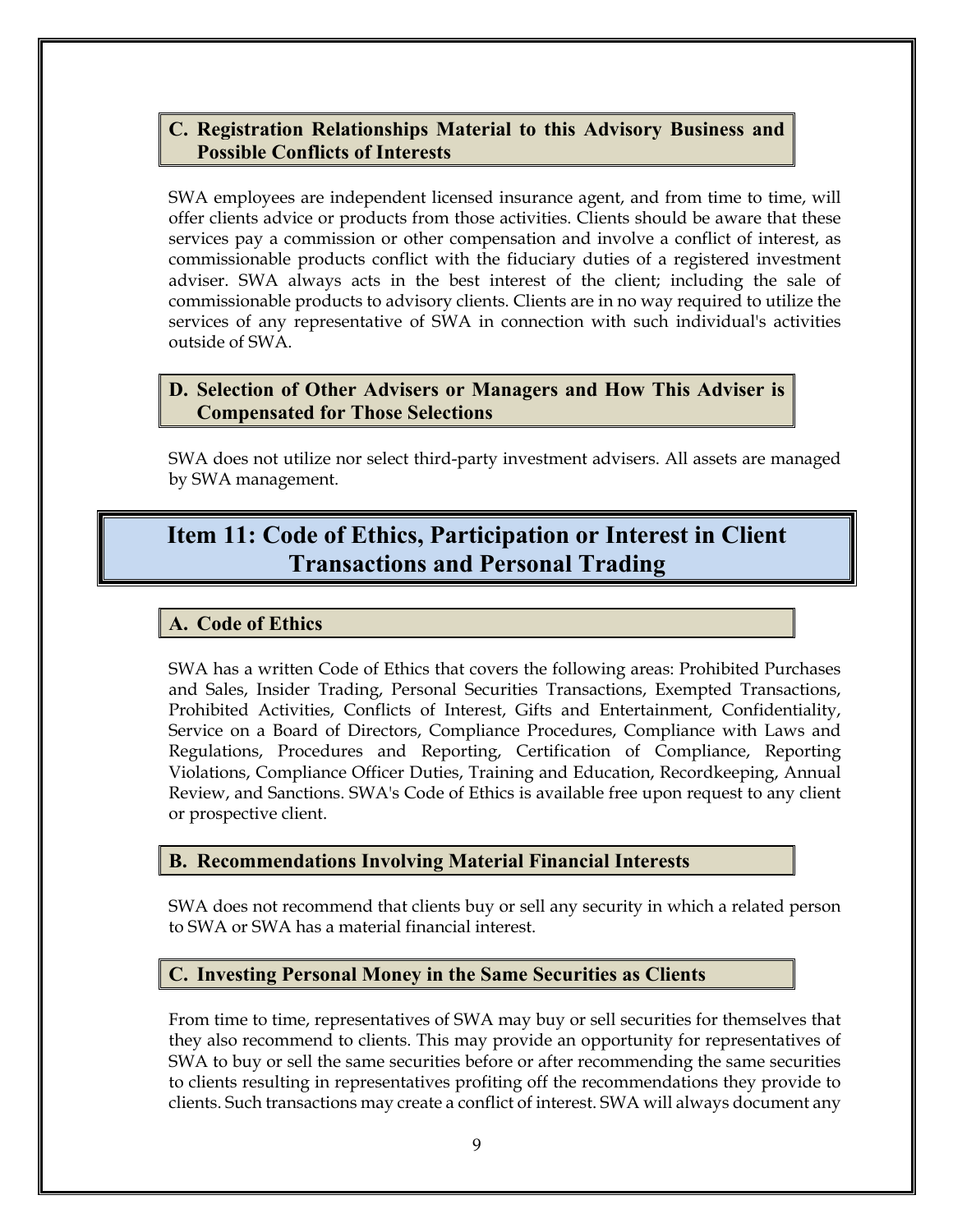transactions that could be construed as conflicts of interest and will never engage in trading that operates to the client's disadvantage when similar securities are being bought or sold.

#### **D. Trading Securities At/Around the Same Time as Clients' Securities**

From time to time, representatives of SWA may buy or sell securities for themselves that they also recommend to clients. This may provide an opportunity for representatives of SWA to buy or sell the same securities before or after recommending the same securities to clients resulting in representatives profiting off the recommendations they provide to clients. Such transactions may create a conflict of interest. SWA will never engage in trading that operates to the client's disadvantage when similar securities are being bought or sold.

## **Item 12: Brokerage Practices**

#### **A. Factors Used to Select Custodians and/or Broker/Dealers**

Custodians/broker-dealers will be recommended based on SWA's duty to seek "best execution," which is the obligation to seek execution of securities transactions for a client on the most favorable terms for the client under the circumstances. Clients will not necessarily pay the lowest commission or commission equivalent, and SWA may also consider the market expertise and research access provided by the brokerdealer/custodian, including but not limited to access to written research, oral communication with analysts, admittance to research conferences and other resources provided by the brokers that may aid in SWA's research efforts. SWA will never charge a premium or commission on transactions, beyond the actual cost imposed by the brokerdealer/custodian.

SWA will require clients to use TD Ameritrade Institutional, a division of TD Ameritrade, Inc. Member FINRA/SIPC.

#### *1. Research and Other Soft-Dollar Benefits*

While SWA has no formal soft dollars program in which soft dollars are used to pay for third party services, SWA may receive research, products, or other services from custodians and broker-dealers in connection with client securities transactions ("soft dollar benefits"). SWA may enter into soft-dollar arrangements consistent with (and not outside of) the safe harbor contained in Section 28(e) of the Securities Exchange Act of 1934, as amended. There can be no assurance that any particular client will benefit from soft dollar research, whether or not the client's transactions paid for it, and SWA does not seek to allocate benefits to client accounts proportionate to any soft dollar credits generated by the accounts. SWA benefits by not having to produce or pay for the research, products or services, and SWA will have an incentive to recommend a broker-dealer based on receiving research or services. Clients should be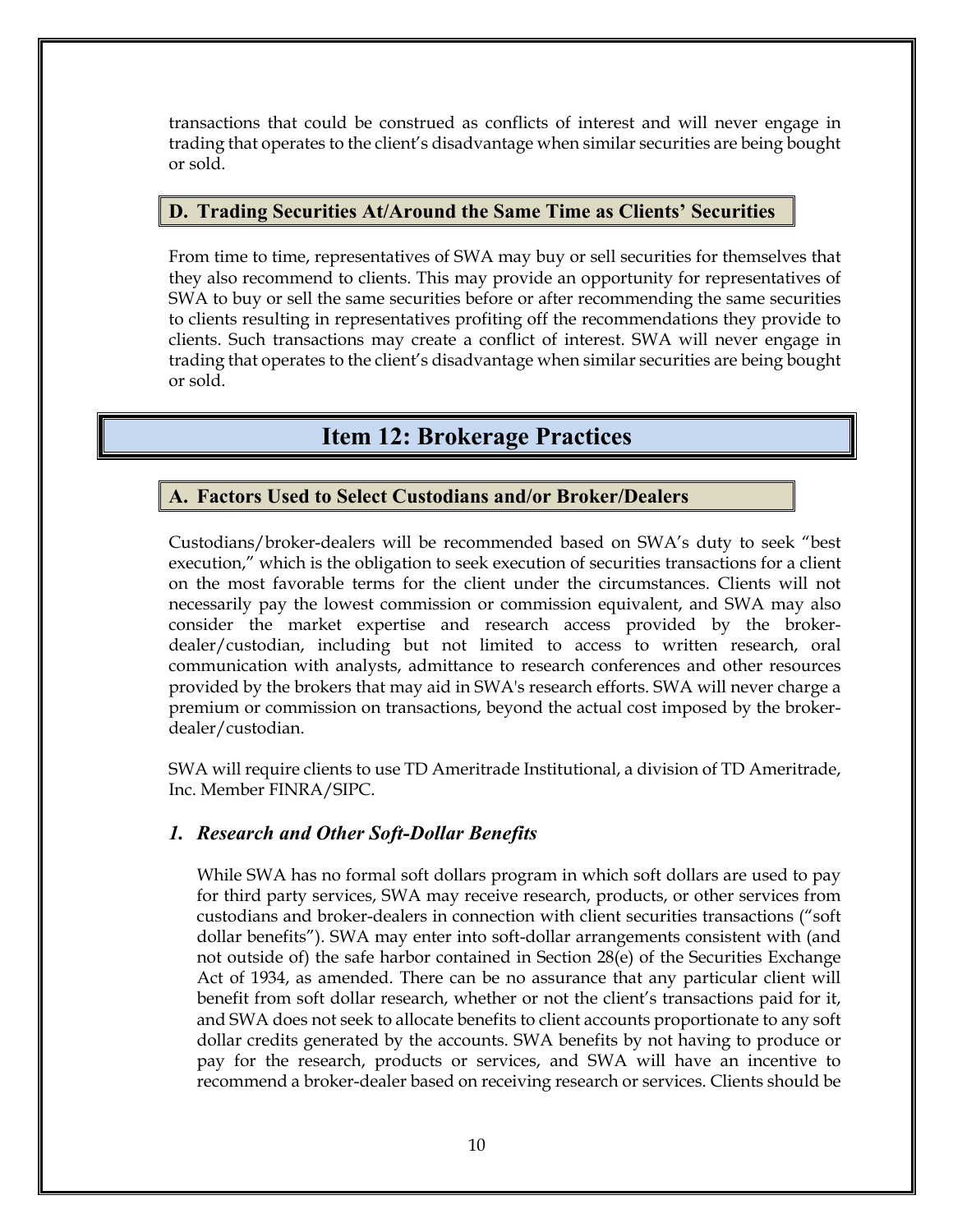aware that SWA's acceptance of soft dollar benefits may result in higher commissions charged to the client.

#### *2. Brokerage for Client Referrals*

SWA receives no referrals from a broker-dealer or third party in exchange for using that broker-dealer or third party.

#### *3. Clients Directing Which Broker/Dealer/Custodian to Use*

SWA will require clients to use a specific broker-dealer, TD Ameritrade Institutional, a division of TD Ameritrade, Inc. Member FINRA/SIPC, to execute transactions. Not all advisers require clients to use a particular broker-dealer.

#### **B. Aggregating (Block) Trading for Multiple Client Accounts**

If SWA buys or sells the same securities on behalf of more than one client, then it may (but would be under no obligation to) aggregate or bunch such securities in a single transaction for multiple clients in order to seek more favorable prices, lower brokerage commissions, or more efficient execution. In such case, SWA would place an aggregate order with the broker on behalf of all such clients in order to ensure fairness for all clients; provided, however, that trades would be reviewed periodically to ensure that accounts are not systematically disadvantaged by this policy. SWA would determine the appropriate number of shares and select the appropriate brokers consistent with its duty to seek best execution, except for those accounts with specific brokerage direction (if any).

## **Item 13: Reviews of Accounts**

#### **A. Frequency and Nature of Periodic Reviews and Who Makes Those Reviews**

All client accounts for SWA's advisory services provided on an ongoing basis are reviewed at least annually by Ronald D. Smith, President, with regard to clients' respective investment policies and risk tolerance levels. All accounts at SWA are assigned to this reviewer.

All financial planning accounts are reviewed upon financial plan creation and plan delivery by Ronald D Smith, President. There is only one level of review for financial planning, and that is the total review conducted to create the financial plan.

#### **B. Factors That Will Trigger a Non-Periodic Review of Client Accounts**

Reviews may be triggered by material market, economic or political events, or by changes in client's financial situations (such as retirement, termination of employment, physical move, or inheritance).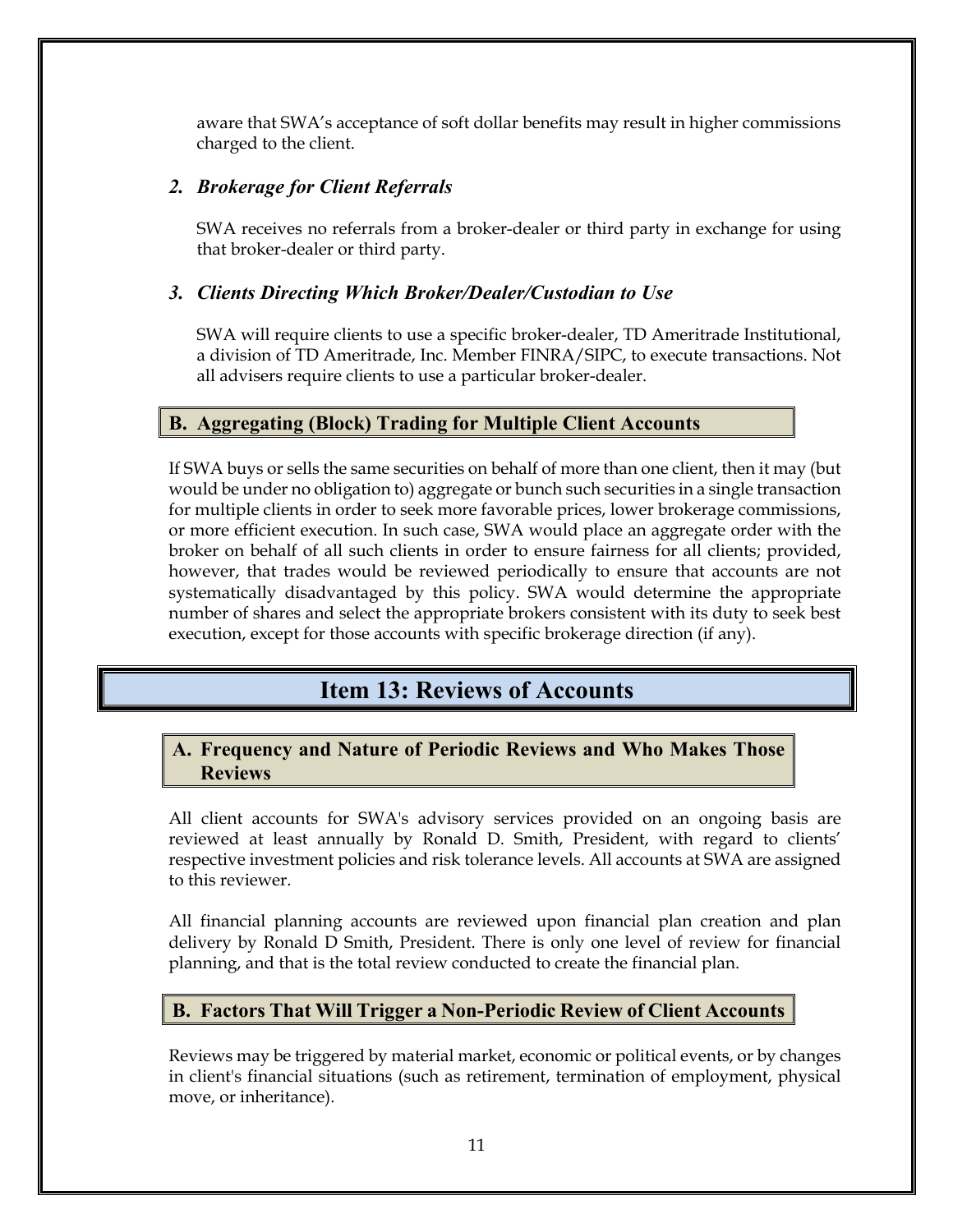With respect to financial plans, SWA's services will generally conclude upon delivery of the financial plan.

#### **C. Content and Frequency of Regular Reports Provided to Clients**

Each client of SWA's advisory services provided on an ongoing basis will receive a monthly or quarterly report detailing the client's account, including assets held, asset value, and calculation of fees. This written report will come from the custodian.

Each financial planning client will receive the financial plan upon completion.

### **Item 14: Client Referrals and Other Compensation**

**A. Economic Benefits Provided by Third Parties for Advice Rendered to Clients (Includes Sales Awards or Other Prizes)**

SWA does not receive any economic benefit, directly or indirectly from any third party for advice rendered to SWA's clients.

#### **B. Compensation to Non – Advisory Personnel for Client Referrals**

SWA does not directly or indirectly compensate any person who is not advisory personnel for client referrals.

## **Item 15: Custody**

When advisory fees are deducted directly from client accounts at client's custodian, SWA will be deemed to have limited custody of client's assets and must have written authorization from the client to do so. Clients will receive all account statements and billing invoices that are required in each jurisdiction, and they should carefully review those statements for accuracy.

## **Item 16: Investment Discretion**

SWA provides discretionary and non-discretionary investment advisory services to clients. The Investment Advisory Contract established with each client sets forth the discretionary authority for trading. Where investment discretion has been granted, SWA generally manages the client's account and makes investment decisions without consultation with the client as to when the securities are to be bought or sold for the account, the total amount of the securities to be bought/sold, what securities to buy or sell, or the price per share.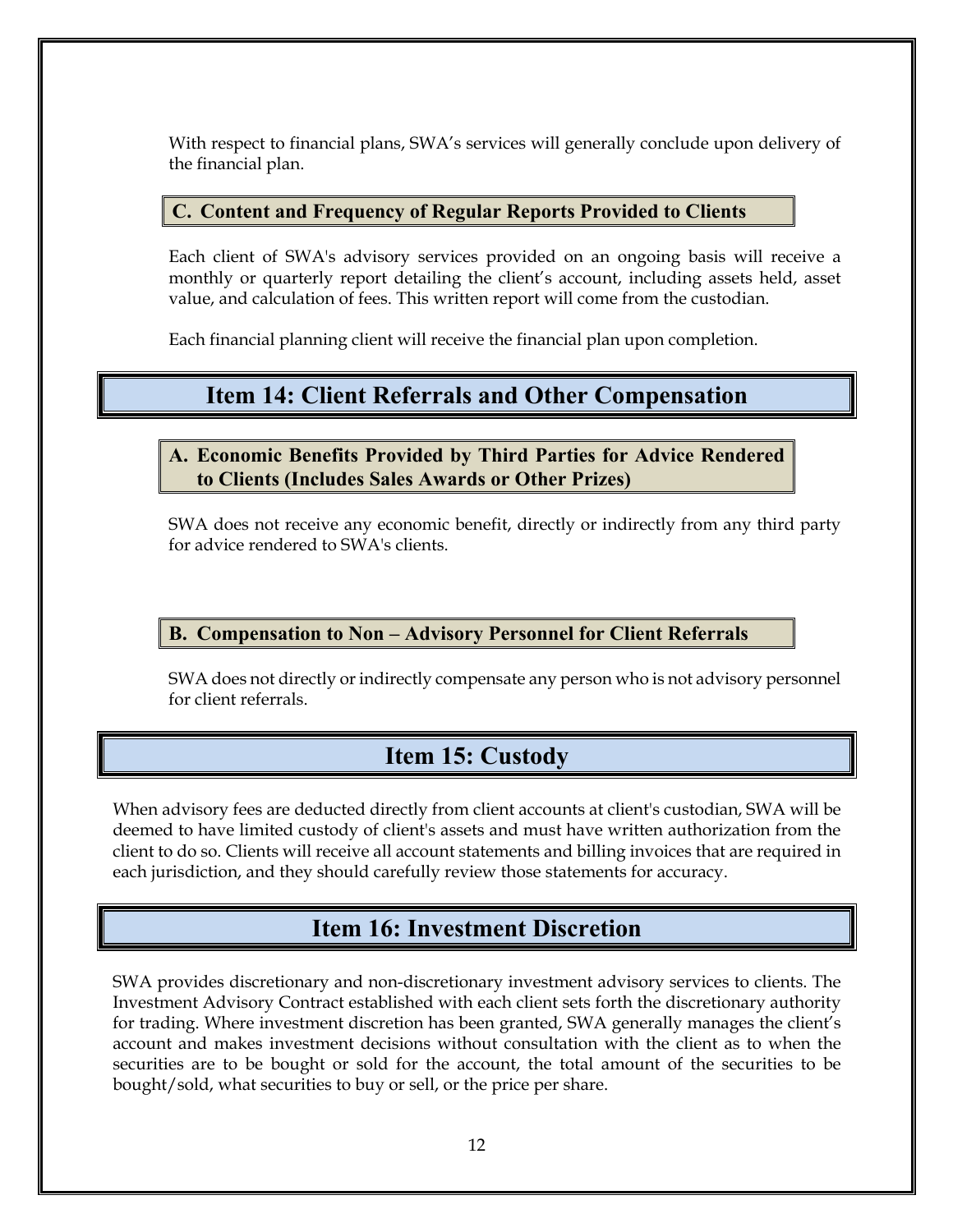# **Item 17: Voting Client Securities (Proxy Voting)**

SWA will not ask for, nor accept voting authority for client securities. Clients will receive proxies directly from the issuer of the security or the custodian. Clients should direct all proxy questions to the issuer of the security.

# **Item 18: Financial Information**

#### **A. Balance Sheet**

SWA neither requires nor solicits prepayment of more than \$500 in fees per client, six months or more in advance, and therefore is not required to include a balance sheet with this brochure.

#### **B. Financial Conditions Reasonably Likely to Impair Ability to Meet Contractual Commitments to Clients**

Neither SWA nor its management has any financial condition that is likely to reasonably impair SWA's ability to meet contractual commitments to clients.

#### **C. Bankruptcy Petitions in Previous Ten Years**

SWA has not been the subject of a bankruptcy petition in the last ten years.

# **Item 19: Requirements For State Registered Advisers**

**A. Principal Executive Officers and Management Persons; Their Formal Education and Business Background** 

SWA currently has only one management person: Ronald Dewayne Smith. Education and business background can be found on the individual's Form ADV Part 2B brochure supplement.

#### **B. Other Businesses in Which This Advisory Firm or its Personnel are Engaged and Time Spent on Those (If Any)**

Other business activities for each relevant individual can be found on the Form ADV Part 2B brochure supplement for each such individual.